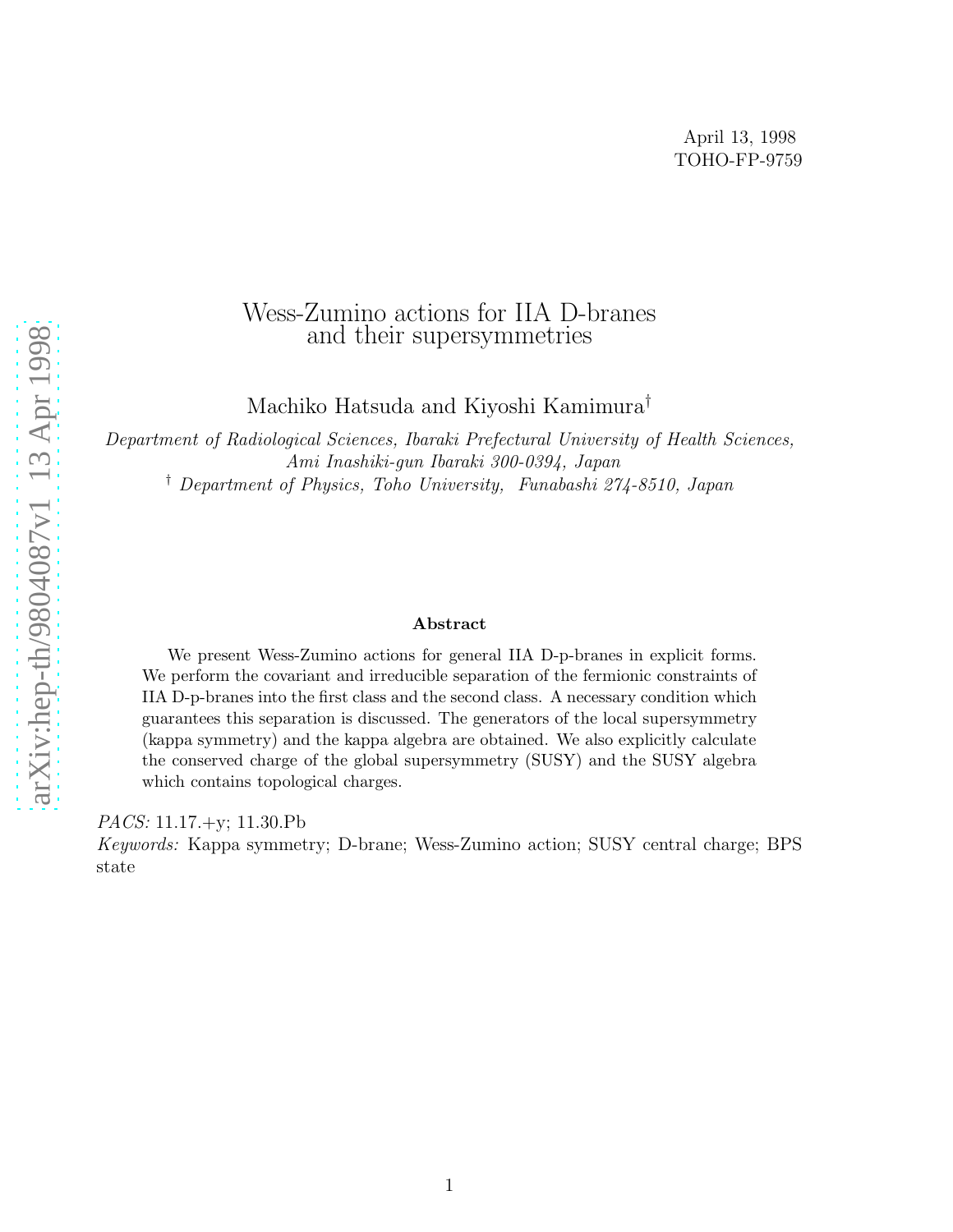# <span id="page-1-0"></span>1 Introduction

D-brane dynamics play an important role in the non-perturbative superstring physics. The characteristic feature of the D-branes is their non-zero Ramond/Ramond (RR) charges [\[1](#page-12-0)]. The RR coupling is realized through the Wess-Zumino action[[2, 3, 4](#page-13-0), [5](#page-13-0)]. The D-branes are representation of the global supersymmetry (SUSY) algebra with central extension whose origin is the Wess-Zumino action[[6\]](#page-13-0). The Wess-Zumino action is essential for the D-brane dynamics showing rich structures of various dualities, and its explicit expression will be important especially for the D-brane quantization. Wess-Zumino actions of the superstring theories are required from the kappa invariance [\[7](#page-13-0)]. The actions for D-p-branes with the kappa symmetry have been proposed in references [\[8](#page-13-0), [9, 4](#page-13-0)]. In these references a differential equation of the Wess-Zumino action is obtained from the requirement of the kappa symmetry, and explicit expressions of the Wess-Zumino actions are presented only for small p cases. In order to figure out a suitable treatment of fermionic variables, one needs an explicit expression of the fermionic constrains. In a previous paper we have given a concrete expression of the Wess-Zumino action by solving the differential equation for general IIB D-p-branes[[10\]](#page-13-0). It has a compact and closed form and enables us to confirm algebraic properties of the local and the global symmetries. In this paper we have completed this program for IIA D-p-branes.

In section 2, we derive the Wess-Zumino action for general IIA D-p-branes in an explicit form. In section 3, the IIA D-p-brane actions are analyzed in canonical formalism. Covariant and irreducible separation of the fermionic constraints into the first class and the second class can be performed. We examine necessary conditions which guarantee this separation. The generators of the local supersymmetry (kappa symmetry) and the kappa algebra are obtained. In section 4, we calculate explicitly the conserved charge of the global supersymmetry (SUSY) and the SUSY algebra which contains topological charges. The physical interpretations of topological charges are discussed in the last section.

# 2 Wess-Zumino action for type IIA D-branes

A Wess-Zumino action for a D-p-brane is obtained as a  $p+1$  form part of a symbolic sum of differential forms

$$
L^{WZ} = \mathbf{T} C e^{\mathcal{F}}, \tag{2.1}
$$

whereC is the RR gauge field and T is the D-brane tension [[2, 3, 4, 5\]](#page-13-0).  $\mathcal F$  is the supersymmetric extension of the Born-Infeld  $U(1)$  field strength,

$$
\mathcal{F} = dA - B \tag{2.2}
$$

where B is the NS-NS(NS) 2-form. Denoting H as the field strength of B,  $H = dB$ , R is the field strength of RR potential  $C$ ,

$$
R = dC - H C \t\t(2.3)
$$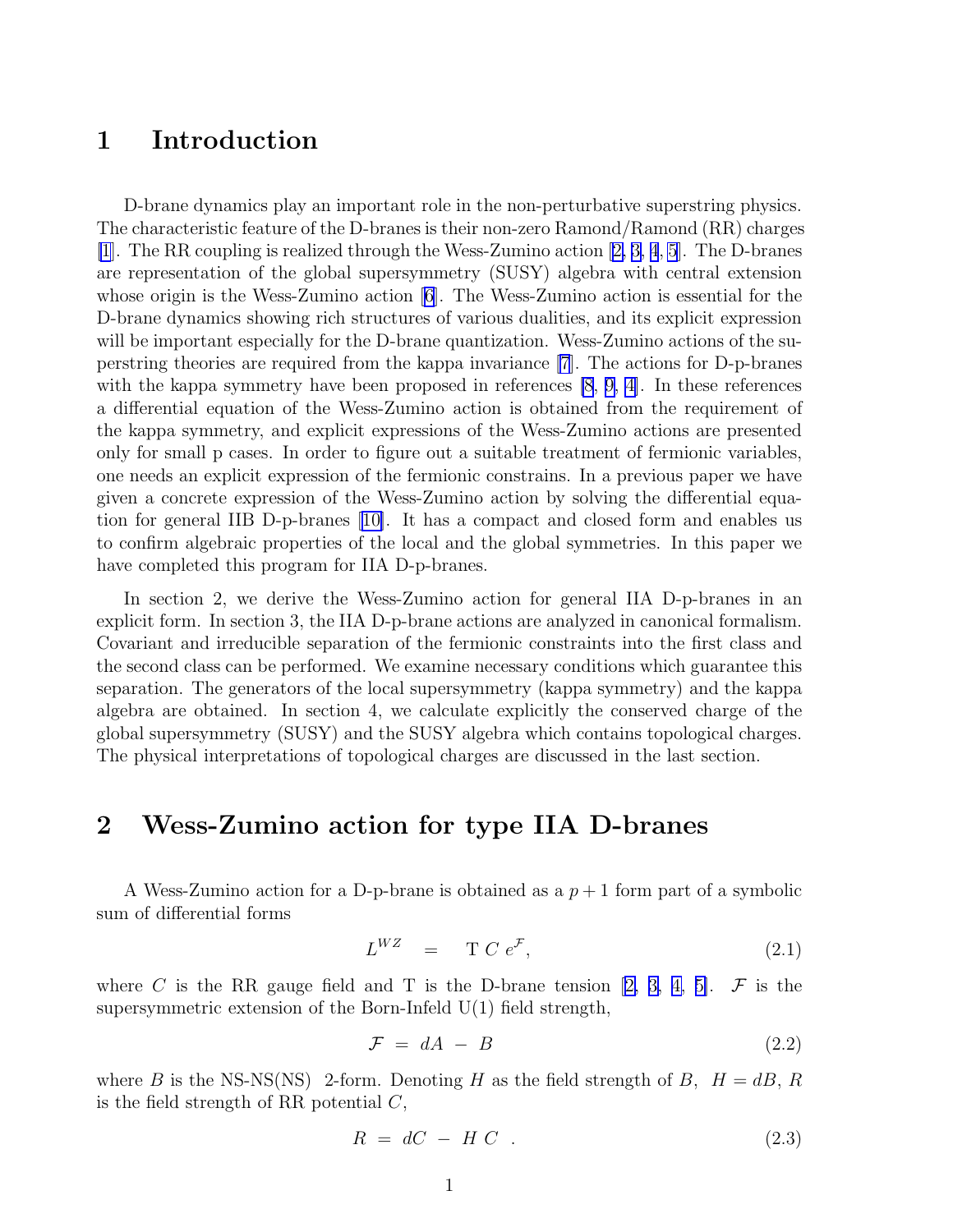<span id="page-2-0"></span>It satisfies the Bianchi identity,

$$
dR - HR = 0 \quad . \tag{2.4}
$$

Then the Wess-Zumino action satisfies

$$
d L^{WZ} = \mathcal{T} R e^{\mathcal{F}}.
$$
 (2.5)

The form of the curvature  $R$  is determined by the requirement of kappa invariance of the total action. On the other hand the form of the RR potential  $C$  is not unique but determined up to RR gauge transformations

$$
C \rightarrow C' = C + d \Lambda - H \Lambda. \tag{2.6}
$$

Under the RR transformation,  $R$  is invariant while the Wess-Zumino action changes by an exact form,

$$
L^{WZ} \rightarrow L^{WZ'} = L^{WZ} + d [\Lambda e^{\mathcal{F}}]. \tag{2.7}
$$

The Wess-Zumino action is obtained by solving the differential equation (2.5), or equivalentlyby solving  $(2.3)$  $(2.3)$  $(2.3)$  for the RR potential C. The type IIA super D-p-brane is described by worldvolume fields; the 10-dimensional coordinates  $X^m$ , 32 components Majorana fermion  $\theta$  and the U(1) gauge field  $A_{\mu}$ . The kappa invariance requires the form of the equation (2.5)

$$
d L^{WZ} = \mathbf{T} R e^{\mathcal{F}}, \qquad R = d\overline{\theta} \mathcal{C}_A d\theta, \qquad (2.8)
$$

where  $\mathcal{C}_A$  is introduced in the ref.[[8](#page-13-0)] together with  $\mathcal{S}_A$ ,

$$
\mathcal{C}_A(\Pi) = \sum_{\ell=0} (\Gamma_{11})^{\ell+1} \frac{\Pi^{2\ell}}{(2\ell)!} = \Gamma_{11} + \frac{\Pi^2}{2!} + \Gamma_{11} \frac{\Pi^4}{4!} + \dots, \qquad (2.9)
$$

$$
\mathcal{S}_A(\vec{\mu}) = \sum_{\ell=0} (\Gamma_{11})^{\ell+1} \frac{\vec{\mu}^{2\ell+1}}{(2\ell+1)!} = \Gamma_{11}\vec{\mu} + \frac{\vec{\mu}^3}{3!} + \Gamma_{11} \frac{\vec{\mu}^5}{5!} + \dots
$$
 (2.10)

R is manifestly invariant under the SUSY transformation. The NS two form  $B$  and its field strength  $H$  are

$$
B = - \overline{\theta} \Gamma_{11} \Gamma \cdot (\Pi - \frac{1}{2} \overline{\theta} \Gamma d\theta) d\theta, \qquad (2.11)
$$

$$
H = dB = - d\overline{\theta} \Gamma_{11} \Gamma \cdot \Pi d\theta. \qquad (2.12)
$$

In this section we will integrate (2.8) to get the Wess-Zumino action, or equivalently the

RR potential C, explicitly in an analogous manner to the type IIB case [\[10\]](#page-13-0). Several formulas of type IIA case are obtained from those of type IIB ones by replacing  $\tau_3$  by  $\Gamma_{11}$ . However there is a difference that  $\tau_3$  commutes with Γ matrices while  $\Gamma_{11}$  anti-commutes with Γ's. It makes the IIA formulas more involved.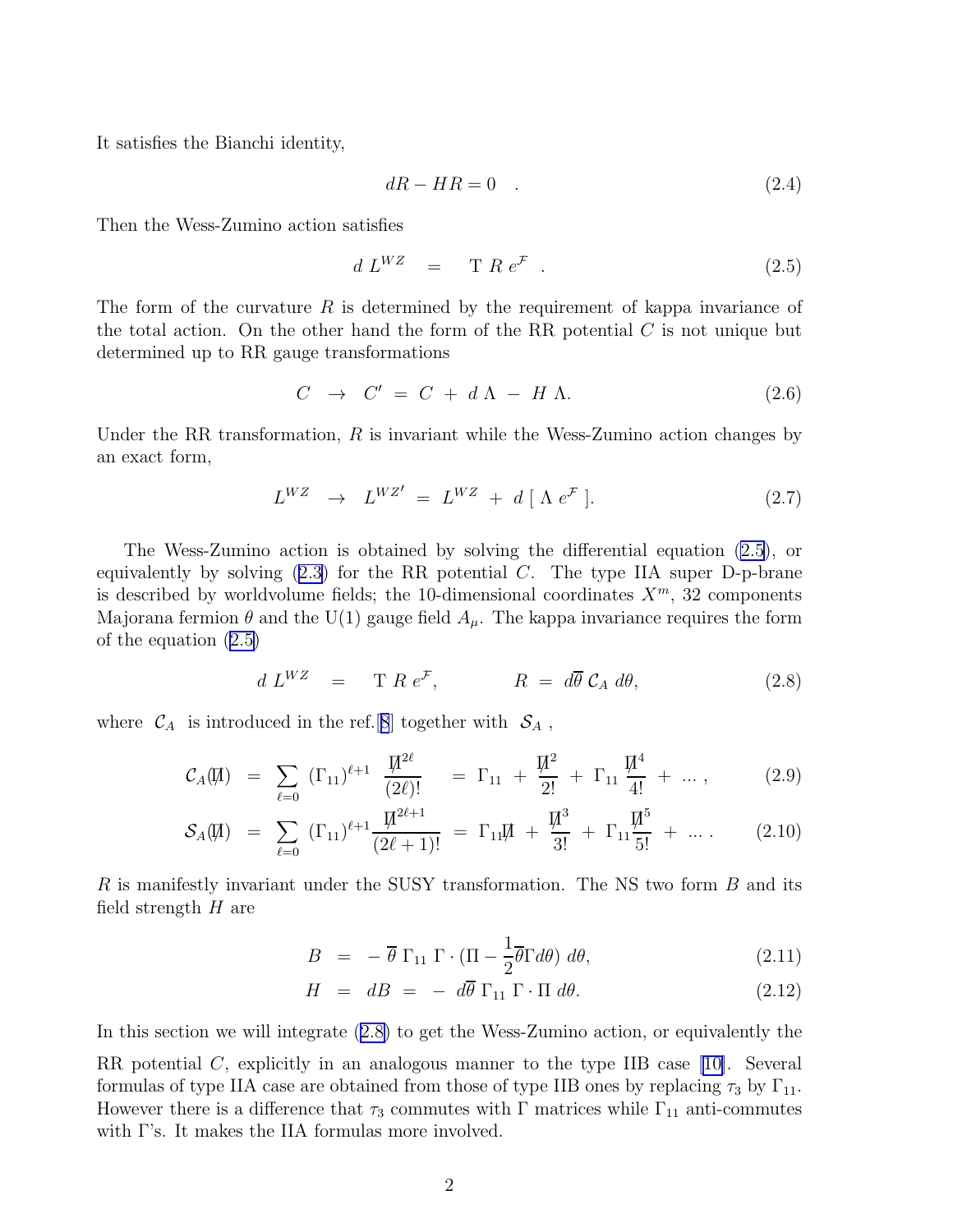<span id="page-3-0"></span>In order to recognize the cyclic identity easier, it is convenient to introduce Γ matrix valued 10D vector for any type IIA spinors  $\psi$  and  $\phi$ 

$$
(V_{\psi,\phi}^{m})_{\beta}^{\alpha} \equiv \delta_{\beta}^{\alpha}(\overline{\psi} \Gamma^{m} \phi) + (\Gamma_{11})_{\beta}^{\alpha} (\overline{\psi} \Gamma_{11} \Gamma^{m} \phi). \tag{2.13}
$$

We define "slashed" quantities by contracting with  $\Gamma$  from the right

$$
\mathcal{V}_{\psi,\phi} \equiv V_{\psi,\phi}^m \Gamma_m \tag{2.14}
$$

 $V^m$  contracted with  $\Gamma_m$  from the left defines  $\tilde{V}^m$  as

$$
\tilde{V}_{\psi,\phi} \equiv \Gamma_m V_{\psi,\phi}^m = \tilde{V}_{\psi,\phi}^m \Gamma_m \equiv \{ (\overline{\psi} \Gamma^m \phi) - \Gamma_{11} (\overline{\psi} \Gamma_{11} \Gamma^m \phi) \} \Gamma_m. \tag{2.15}
$$

Using this notation the cyclic identity holds as

$$
V_{\psi,\phi} \theta + V_{\phi,\theta} \psi + V_{\theta,\psi} \phi = 0 \qquad (2.16)
$$

for three odd IIA spinors. It frequently appears an expression

$$
V^m \equiv V^m_{\theta, d\theta}.\tag{2.17}
$$

The cyclic identity (2.16) tells, for example,

$$
d\psi \theta + 2 \psi d\theta = 0 \quad \rightarrow \quad d\psi d\theta = 0, \quad V \cdot dV = 0. \quad (2.18)
$$

The well-known IIA identities are rewritten in terms of  $\mathcal V$  variables. For example,

$$
\sum_{\substack{\text{perm}\psi,\phi,\theta,\chi}} \left[ (\bar{\psi}\Gamma^m\phi) \ (\bar{\theta}\Gamma_{mn}\chi) + (\bar{\psi}\Gamma_{11}\phi) \ (\bar{\theta}\Gamma_{11}\Gamma_n\chi) \right]
$$
\n
$$
= \sum_{\substack{\text{perm}\psi,\phi,\theta,\chi}} \left[ (\bar{\psi}_1\Gamma^m\phi_1) \ (\bar{\theta}_1\Gamma_{mn}\chi_2 + \bar{\theta}_2\Gamma_{mn}\chi_1 + \eta_{mn}\bar{\theta}_1\chi_2 - \eta_{mn}\bar{\theta}_2\chi_1) + 1 \leftrightarrow 2 \right]
$$
\n
$$
= \sum_{\substack{\text{perm}\psi,\phi,\theta,\chi}} (\bar{\theta}\gamma_{\psi,\phi}) \Gamma_n\chi = 0 \quad , \tag{2.19}
$$

for type IIA spinors  $\psi$ ,  $\phi$ ,  $\theta$ ,  $\chi$ . In the last line of (2.19) permutation makes the bracket to vanish by the cyclic identity (2.16). More general IIA identities [\[14\]](#page-13-0) are also rewritten using with the relation

$$
\Gamma_m \Gamma_{m_1 \cdots m_q} = \Gamma_{mm_1 \cdots m_q} + q \eta_{m[m_1} \Gamma_{m_2 \cdots m_q]} \quad , \quad \mathcal{O}_{[m_1 \cdots m_q]} = \frac{1}{q!} \sum_{\text{perm} m's} \mathcal{O}_{m_1 \cdots m_q} \quad , \ (2.20)
$$

as

$$
\sum_{\text{perm}\psi,\phi,\theta,\chi} \left[ (\bar{\psi}\Gamma^m\phi) \left( \bar{\theta}\Gamma_{mn_1\cdots n_{2q-1}}(\Gamma_{11})^{q-1}\chi \right) + (2q-1)(\bar{\psi}\Gamma_{11}\Gamma_{[n_1}\phi) \left( \bar{\theta}\Gamma_{n_2\cdots n_{2q-1}}(\Gamma_{11})^q\chi \right) \right]
$$
  
=  $(-1)^{q-1} \sum_{\text{perm}\psi,\phi,\theta,\chi} (\bar{\theta}\psi_{\psi,\phi}) \Gamma_{n_1\cdots n_{2q-1}}\chi = 0 \quad , \quad q > 0$  (2.21)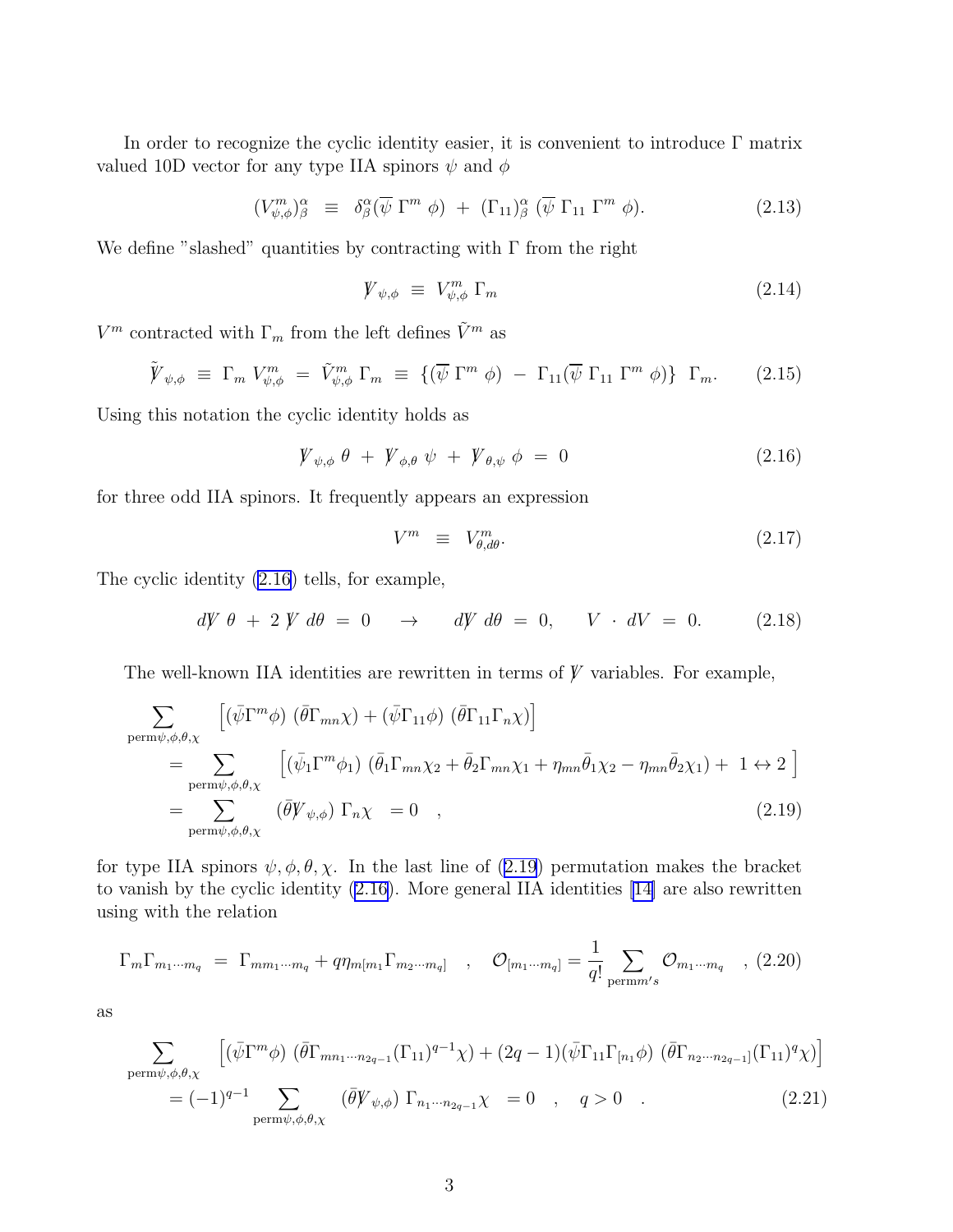<span id="page-4-0"></span>It is useful to have the following relations

$$
d\left(S_A \ e^{\mathcal{F}}\right) = \frac{1}{2} \left(d\mathcal{V} \ \tilde{C}_A + C_A \ d\tilde{\mathcal{V}}\right) e^{\mathcal{F}},
$$
  

$$
d\left(C_A \ e^{\mathcal{F}}\right) = \frac{1}{2} \left(-d\mathcal{V} \ \Gamma_{11} \ \tilde{S}_A + S_A \ \Gamma_{11} \ d\mathcal{V}\right) e^{\mathcal{F}},
$$
 (2.22)

where $\tilde{S}_A$  and  $\tilde{C}_A$  are introduced by replacing  $\Gamma_{11} \rightarrow (-\Gamma_{11})$  in  $S_A$  and  $C_A$  of ([2.10](#page-2-0)).

Next we define j-form IIA spinor  $\Theta_j$  by

$$
\Theta_j \equiv \hat{\mathcal{V}}_j \Theta_{j-1}, \quad (j \ge 1), \qquad \Theta_0 \equiv \theta, \tag{2.23}
$$

where

$$
\hat{V}_j^m = \begin{cases} V^m & \text{for odd } j, \\ \tilde{V}^m & \text{for even } j. \end{cases}
$$
 (2.24)

The concrete forms are

$$
\Theta_0 = \theta
$$
  
\n
$$
\Theta_1 = \mathcal{V} \theta
$$
  
\n
$$
\Theta_2 = \tilde{\mathcal{V}} \mathcal{V} \theta
$$
  
\n
$$
\Theta_3 = \mathcal{V} \tilde{\mathcal{V}} \mathcal{V} \theta
$$
  
\n... (2.25)

It has the  $j+1$  parity and it holds a useful relation,

$$
d \Theta_j = \frac{2j+1}{2} d\hat{V} \Theta_{j-1}, \qquad (j = 1, 2, \ldots). \qquad (2.26)
$$

The important quantities describing the D-branes are odd IIA spinor form  $\Theta_S$  and even one  $\Theta_C$  defined by

$$
\Theta_S \equiv -\sum_{n=0} \frac{1}{(4n+3)!!} \left( -\Gamma_{11} \right)^{n+1} \Theta_{2n+1} = \frac{1}{3!!} \Gamma_{11} \Theta_1 - \frac{1}{7!!} \Theta_3 + ...,
$$
  
\n
$$
\Theta_C \equiv \sum_{n=0} \frac{1}{(4n+1)!!} \left( \Gamma_{11} \right)^n \Theta_{2n} = \theta + \frac{1}{5!!} \Gamma_{11} \Theta_2 + ... \qquad (2.27)
$$

They satisfy, using (2.26)

$$
d\Theta_S = \frac{1}{2} \Gamma_{11} dV \Theta_C,
$$
  

$$
d\Theta_C = d\theta - \frac{1}{2} d\tilde{V} \Theta_S .
$$
 (2.28)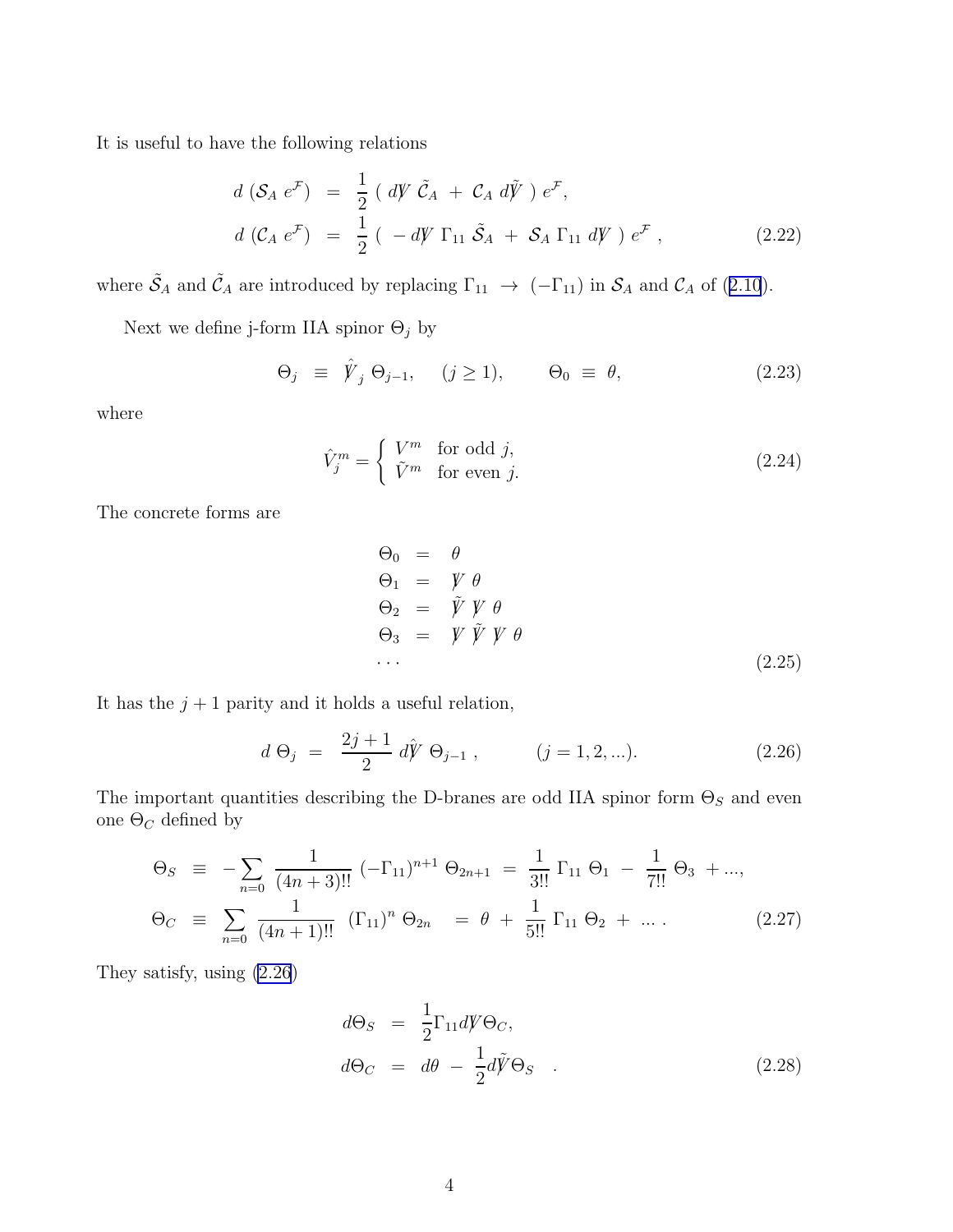<span id="page-5-0"></span>Nowwe are ready to integrate ([2.8\)](#page-2-0) to find the  $L^{WZ}$ . We first write the right hand side of  $(2.8)$  as

$$
d\overline{\theta} \mathcal{C}_A e^{\mathcal{F}} d\theta = d L_1 + I_1, \qquad L_1 = d\overline{\theta} \mathcal{C}_A e^{\mathcal{F}} \theta, \qquad I_1 = -d\overline{\theta} d (\mathcal{C}_A e^{\mathcal{F}}) \theta.
$$
\n(2.29)

Using [\(2.22](#page-4-0)),([2.18](#page-3-0)) and [\(2.26](#page-4-0))

$$
I_1 = -\frac{1}{2}d\overline{\theta} S_A e^{\mathcal{F}} \Gamma_{11} dV \theta = -\frac{1}{3} d\overline{\theta} S_A e^{\mathcal{F}} \Gamma_{11} d\Theta_1 \equiv d L_2 + I_2
$$
  

$$
L_2 = \frac{1}{3} d\overline{\theta} S_A e^{\mathcal{F}} \Gamma_{11} \Theta_1 , \qquad I_2 = -\frac{1}{3} d\overline{\theta} d(S_A e^{\mathcal{F}}) \Gamma_{11} \Theta_1 . \quad (2.30)
$$

Repeating this procedure ( actually it terminates at  $(p+1)$ -th step for the p brane) and summing up  $L_j$ 's, we arrive at a compact expression for the Wess-Zumino action:

$$
L^{WZ} = \mathcal{T} d\overline{\theta} (\mathcal{C}_A \Theta_C + \mathcal{S}_A \Theta_S) e^{\mathcal{F}}.
$$
 (2.31)

The Wess-Zumino actions of the D-p-brane is the  $(p + 1)$  form part of  $(2.31)$ . It is easy tocheck that  $(2.31)$  satisfies  $(2.8)$  $(2.8)$  by using the relations  $(2.22)$  and  $(2.28)$  $(2.28)$  with  $(2.18)$ .

Corresponding to the fact that the lagrangian is determined up to total divergence, theRR potential C is obtained from  $(2.31)$  up to RR gauge transformations  $(2.6)$  $(2.6)$ . For a D-2-brane the Wess-Zumino action given from (2.31) is

$$
\mathcal{L}_3^{WZ} = T_{(2)} \left[ \frac{1}{2} d\bar{\theta} \, \overline{\mu}^2 \, \theta \, - \, \frac{1}{3} \, d\bar{\theta} \, \overline{\mu} \, \Theta_1 \, + \, \frac{1}{15} \, d\bar{\theta} \, \Theta_2 \, + \, d\bar{\theta} \, \Gamma_{11} \, \theta \, \mathcal{F} \, \right]. \tag{2.32}
$$

Itdiffers from, for example, one in the ref. [[14\]](#page-13-0) by a RR transformation ([2.6](#page-2-0)) with  $\Lambda$ 

$$
\Lambda = \frac{1}{90}\bar{\theta}\Theta_2 + \frac{1}{12}(\Pi^m - \frac{1}{3}\bar{d}\theta\Gamma^m\theta)\bar{\theta}\Gamma_m\Theta_1.
$$
\n(2.33)

It is noted that  $\Lambda$  does not have explicit dependence on X and A but on  $\Pi$  and  $dA$ .

We summarize our results by adding the previous results for type IIB [\[10\]](#page-13-0) in Table 1.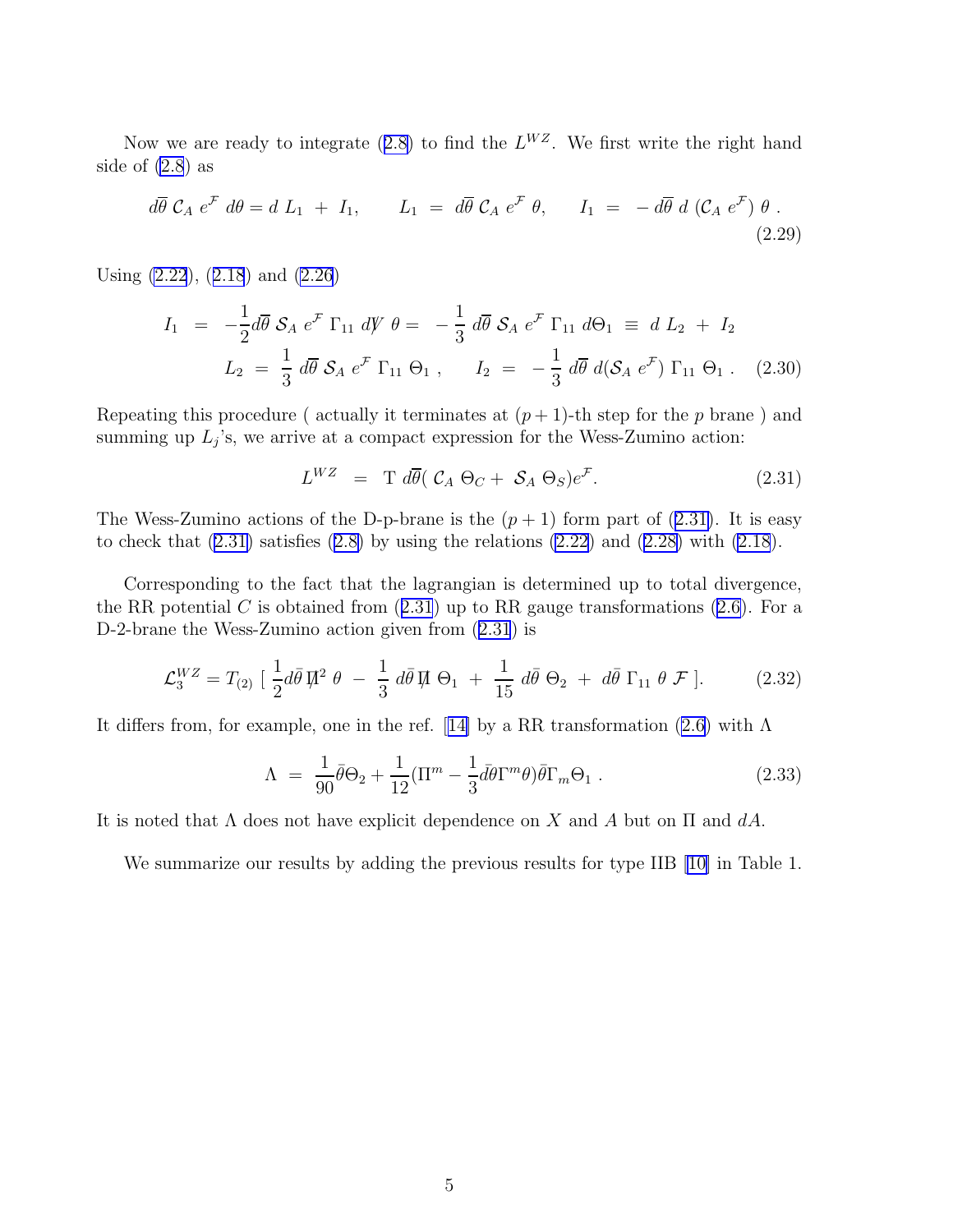|                     | HА                                                                                                                                                                              | ПB                                                                                                     |
|---------------------|---------------------------------------------------------------------------------------------------------------------------------------------------------------------------------|--------------------------------------------------------------------------------------------------------|
| $\boldsymbol{B}$    | $- \overline{\theta} \Gamma_{11} \Gamma \cdot (\Pi - \frac{1}{2} \overline{\theta} \Gamma d\theta) d\theta$                                                                     | $- \overline{\theta} \tau_3 \Gamma \cdot (\Pi - \frac{1}{2} \overline{\theta} \Gamma d\theta) d\theta$ |
| H                   | $- d\overline{\theta} \Gamma_{11} \Gamma \cdot \Pi d\theta$                                                                                                                     | $- d\overline{\theta} \tau_3 \Gamma \cdot \Pi d\theta$                                                 |
| $\mathcal{C}$       | $d\overline{\theta}$ ( $\mathcal{C}_A \Theta_C + \mathcal{S}_A \Theta_S$ )                                                                                                      | $d\bar{\theta} \tau_1 (\mathcal{S}_B \Theta_C + \mathcal{C}_B \Theta_S)$                               |
| $\mathbb{R}$        | $d\overline{\theta} \mathcal{C}_A d\theta$                                                                                                                                      | $d\overline{\theta} \mathcal{S}_B \tau_1 d\theta$                                                      |
| $\mathcal{C}_{A,B}$ | $\sum_{\ell=0}$ $(\Gamma_{11})^{\ell+1} \frac{\Pi^{\ell\ell}}{(2\ell)!}$                                                                                                        | $\sum_{\ell=0}$ $(\tau_3)^{\ell+1} \frac{\Pi^{\ell^2}}{(2\ell)!}$                                      |
| $\mathcal{S}_{A,B}$ | $\Gamma_{11} \sum_{\ell=0}$ $(\Gamma_{11})^{\ell} \frac{\Pi^{\ell}^{\ell+1}}{(2\ell+1)!}$                                                                                       | $\sum_{\ell=0}$ $(\tau_3)^{\ell} \frac{\Pi^{2\ell+1}}{(2\ell+1)!}$                                     |
| $\Theta_C$          | $\sum_{n=0}$ $\frac{1}{(4n+1)!!} (\Gamma_{11})^n \Theta_{2n}$                                                                                                                   | $\sum_{n=0} \frac{1}{(4n+1)!!} (-\tau_3)^n \Theta_{2n}$                                                |
| $\Theta_S$          | $-\sum_{n=0}^{\infty}\frac{1}{(4n+3)!!}\left(-\Gamma_{11}\right)^{n+1}\Theta_{2n+1}\left[\sum_{n=0}^{\infty}\frac{1}{(4n+3)!!}\left(-\tau_{3}\right)^{n+1}\Theta_{2n+1}\right]$ |                                                                                                        |

Table 1: Summary of type IIA and IIB D-branes

# 3 Local supersymmetry (kappa symmetry)

In this section we derive constraint equations in the canonical formalism, and examine the correct treatment of the fermionic constraints. The lagrangian density of the system is

$$
\mathcal{L} = \mathcal{L}^{DBI} + \mathcal{L}^{WZ}, \tag{3.1}
$$

$$
\mathcal{L}^{DBI} = -T_{(p)} \sqrt{-\det(G_{\mu\nu} + \mathcal{F}_{\mu\nu})},
$$
  
\n
$$
\mathcal{L}^{WZ} = [L^{WZ}]_{p+1}, \qquad L^{WZ} = T_{(p)} d\bar{\theta} (\mathcal{C}_A \Theta_C + \mathcal{S}_A \Theta_S) e^{\mathcal{F}}.
$$

wherethe Wess-Zumino action has been determined in ([2.31\)](#page-5-0) and  $[\ ]_{p+1}$  means p+1-form coefficient.

Structures and algebras of  $p+1$  bosonic constraints are determined only by the Dirac-Born-Infeld part and do not depend on the form of the Wess-Zumino action;

$$
\begin{cases}\nH = \frac{1}{2} [\tilde{p}^2 + \tilde{E}^a G_{ab} \tilde{E}^b + T_{(p)}^2 \mathbf{G_F}] = 0, \\
T_a = \tilde{p} \Pi_a + \tilde{E}^b \mathcal{F}_{ab} = 0, \qquad (a = 1, 2, ...p)\n\end{cases}
$$
\n(3.2)

where  $p_m$ ,  $\zeta$ ,  $E^{\mu}$  are canonical momenta conjugate to  $X^m$ ,  $\theta$  and  $A_{\mu}$  respectively and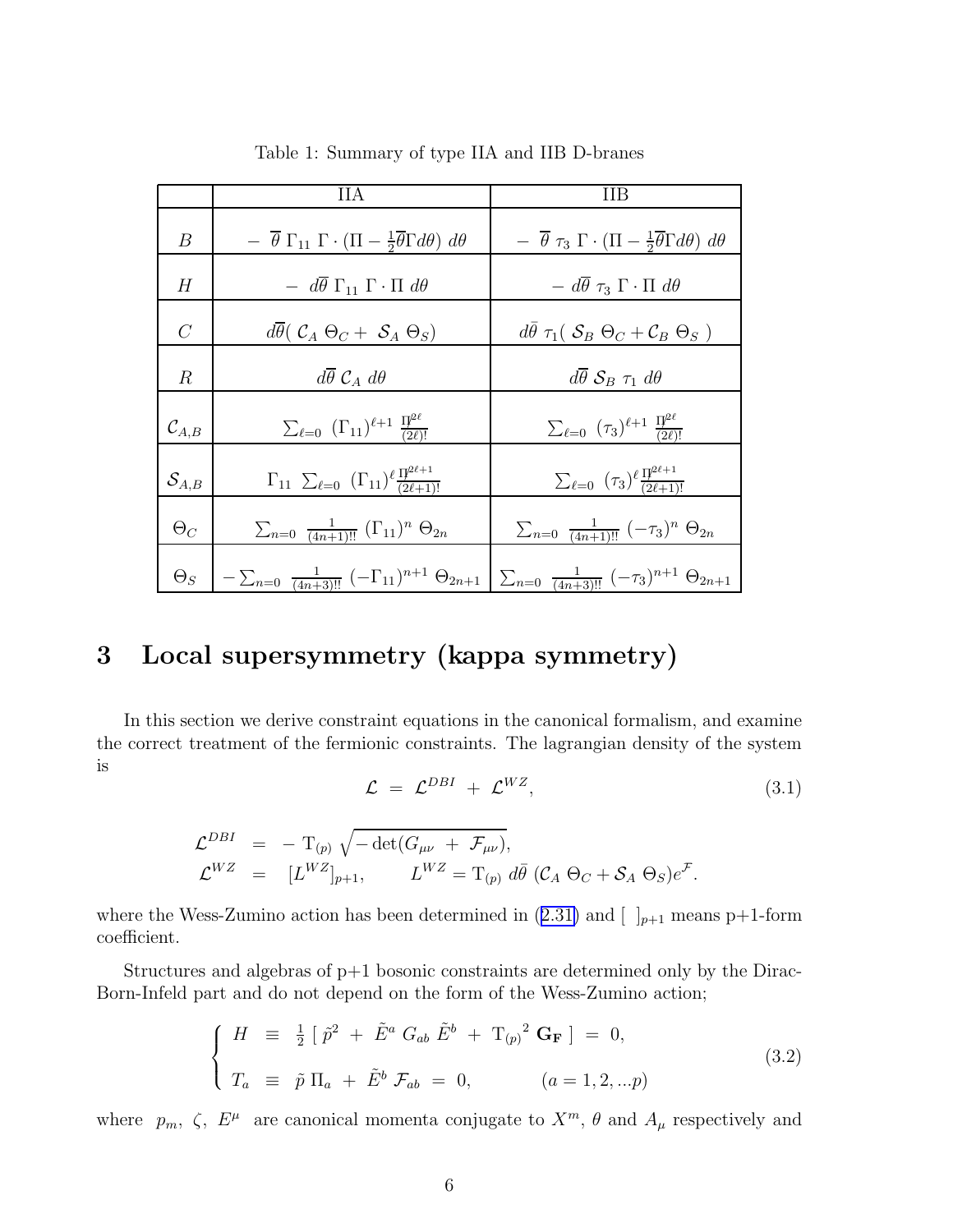<span id="page-7-0"></span> $\mathbf{G_F} = \det(G + \mathcal{F})_{ab}$ .  $\tilde{E}^a$  and  $\tilde{p}_m$  are defined as

$$
\tilde{p}_m \equiv p_m - \frac{\partial \mathcal{L}^{WZ}}{\partial \Pi_0^m} - E^a (\overline{\theta} \Gamma_{11} \Gamma_m \partial_a \theta) = \frac{\partial \mathcal{L}^{DBI}}{\partial \Pi_0^m}
$$
\n
$$
\tilde{E}^a \equiv E^a - \frac{\partial \mathcal{L}^{WZ}}{\partial \mathcal{F}_{0a}} = \frac{\partial \mathcal{L}^{DBI}}{\partial \mathcal{F}_{0a}} \tag{3.3}
$$

where  $\mathcal L$  is regarded as a function of  $\Pi_\mu$ ,  $\mathcal F$  and  $\theta$ . In addition there appear bosonic U(1) constraints,  $E^0 = 0$ , and  $\partial_a E^a = 0$ . The fermionic constraint follows from the definition of the momentum  $\zeta$ ,

$$
F \equiv \zeta + p_{\ell} (\overline{\theta} \Gamma^{\ell})
$$
  
+  $E^{a} [\overline{\theta} \Gamma_{11} \Gamma_{\ell} (\Pi_{a}^{\ell} + \frac{1}{2} \overline{\theta} \Gamma^{\ell} \partial_{a} \theta) - \frac{1}{2} \overline{\theta} \Gamma^{\ell} (\overline{\theta} \Gamma_{11} \Gamma_{\ell} \partial_{a} \theta)] - (\frac{\partial^{r} \mathcal{L}^{WZ}}{\partial \dot{\theta}})$   
= 0. (3.4)

Both structure and the algebra of the fermionic constraints are governed by the Wess-Zumino action.

The Poisson bracket of F's is calculated as

$$
\{F_{\alpha}(\sigma), F_{\beta}(\sigma')\} = \int d^p \sigma \left[ 2 \left( c \Xi \right)_{\alpha \beta} + (\partial_a E^a) \left( \overline{\theta} \Gamma_{\alpha} \cdot (\overline{\theta} \Gamma_{11} \Gamma)_{\beta} \right) \right] \delta^p(\sigma - \sigma'). \tag{3.5}
$$

Here c is the charge conjugation matrix and the symmetric bracket is defined as  $A_{(\alpha\beta)} =$ 1  $\frac{1}{2}(A_{\alpha\beta} + A_{\beta\alpha})$ . The second term is the Gauss law constraint and  $\Xi$  is given by

$$
\Xi \equiv \tilde{p} + \Gamma_{11} \Psi_a \tilde{E}^a + \Gamma_{(p)} \left[ C_A e^{\mathcal{F}} \right]_{\mathbf{P}}.
$$
 (3.6)

Here  $[\dots]_{\mathbf{p}}$  is a spatial p form coefficient (coefficient of  $d\sigma^1...d\sigma^p$ ) of the expression [....]. Unlike IIB case the matrix  $\Xi$  in (3.6) is not nilpotent, instead there is a zero eigenmatrix;

$$
\tilde{\Xi} \equiv \tilde{p} - \Gamma_{11} \Pi_a \tilde{E}^a - \Gamma_{(p)} [\tilde{\mathcal{C}}_A e^{\mathcal{F}}]_{\mathbf{p}}, \qquad (3.7)
$$

satisfying

$$
\Xi \,\tilde{\Xi} = 2H + 2\hat{\tau}^a T_a \approx 0 \tag{3.8}
$$

with

$$
\hat{\tau}^a = \tilde{E}^a \Gamma_{11} - \Gamma_{(p)} \Gamma_{11} \left[ d\sigma^a \mathcal{S}_A e^{\mathcal{F}} \right]_{\mathbf{p}} \quad . \tag{3.9}
$$

From (3.8) it follows that the rank of  $\Xi$  is one half of 32, reflecting the fact that a half of the fermionic constraints are the first class and the remaining half are second class.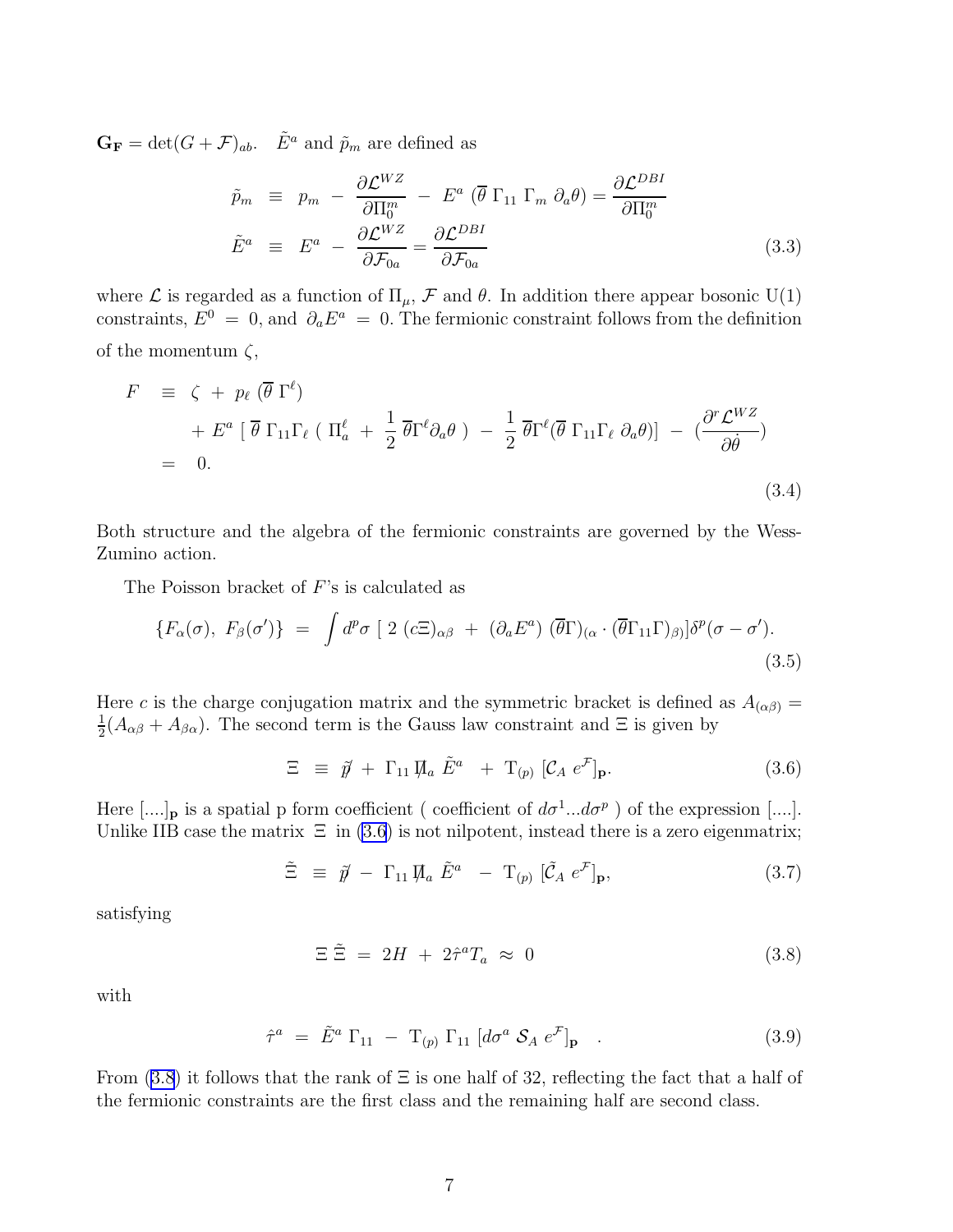<span id="page-8-0"></span>The first class constraint set for IIA D-p-branes is obtained, using with the zero eigenmatrix $\Xi$  in ([3.7\)](#page-7-0),

$$
\begin{cases}\n\tilde{H} = H + F \hat{\tau}^a \partial_a \theta, \\
\tilde{T}_a = T_a + F \partial_a \theta = p \partial_a x + \zeta \partial_a \theta + E^b F_{ab}, \\
\tilde{F} = F \tilde{\Xi} .\n\end{cases} (3.10)
$$

 $\tilde{H}$  and  $\tilde{T}_a$  generate  $(1+p)$  dimensional diffeomorphism.  $\tilde{F}$  is the generator of the kappa symmetry,

$$
\{\tilde{F}_{\alpha}(\sigma),\tilde{F}_{\beta}(\sigma')\} = -4(C\tilde{\Xi}L)_{\alpha\beta}\delta(\sigma-\sigma') + \cdots , L_{\alpha\beta} \equiv \delta_{\alpha\beta}\tilde{H} + \hat{\tau}^{a}_{\alpha\beta}\tilde{T}_{a} \quad (3.11)
$$

where  $\cdots$  contains  $\tilde{F}$  and Gauss law constraint. In case of the Green-Schwarz superstring the constraints  $(\tilde{F}_1, L_{11})$  commute with  $(\tilde{F}_2, L_{22})$ , so that right and left moving modes are independent. The D-p-branes are not the case.

We can perform the irreducible and covariant separation of the fermionic constraints into the first class and the second class as was done for the D-string case[[13](#page-13-0)]:

$$
\begin{cases} \text{first class constraints} & \text{: } \tilde{F}_1 \equiv F \tilde{\Xi} \frac{1 + \Gamma_{11}}{2} = 0 \\ \text{second class constraints} & \text{: } F_2 \equiv F \frac{1 - \Gamma_{11}}{2} = 0 \end{cases}
$$
 (3.12)

The covariant first class constraints in (3.12) make the covariant gauge fixing possible; for example one of the chirality components of  $\theta$  to be zero [\[8, 12](#page-13-0)]. By using with the second class constraints  $F_2 = 0$  in (3.12), the Dirac bracket is defined as

$$
\{A, B\}_D = \{A, B\} - \{A, F_2\} \frac{\Xi_{22} c^{-1}}{2T^2 \mathbf{G_F}} \{F_2, B\} , \quad \Xi_{22} = \frac{1 + \Gamma_{11}}{2} \Xi \frac{1 - \Gamma_{11}}{2} . \tag{3.13}
$$

The Dirac bracket, or equivalently the separation (3.12), it well defined if

$$
(\mathbf{G}_{\mathbf{F}}) = \det(G + \mathcal{F})_{ab} \neq 0 \quad . \tag{3.14}
$$

This is the condition for the covariant quantization discussed in[[12](#page-13-0)]. If a conformally flat metric can be assumed,  $-G_{00} = G_{11} = \cdots = G_{pp}$ ,  $\mathbf{G}_{\mathbf{F}}$  is written as

$$
\mathbf{G}_{\mathbf{F}} = (G_{11})^{p} + (\mathcal{F}_{ab})^{2} (G_{11})^{p-2} + \cdots + (\mathcal{F}_{[a_{1}a_{2}} \cdots \mathcal{F}_{a_{p-1}a_{p}]} )^{2} \quad . \tag{3.15}
$$

The necessary condition of the separation (3.14) is satisfied by following cases;

$$
\begin{cases}\n(i) & G_{11} > 0 \\
(ii) & G_{11} = 0, \ (\mathcal{F}_{[a_{1}a_{2}} \cdots \mathcal{F}_{a_{p-1}a_{p}]})^{2} > 0 \end{cases} \Rightarrow \mathbf{G}_{\mathbf{F}} > 0 . \tag{3.16}
$$

(i) are cases in which the static gauge can be taken. The case (ii) would corresponds to massless particle solutions, in which the non-zero worldvolume magnetic field,  $(\mathcal{F}_{a_1a_2}\cdots)$  $\mathcal{F}_{a_{p-1}a_p}$ <sup>2</sup> > 0, guarantees the separation (3.12).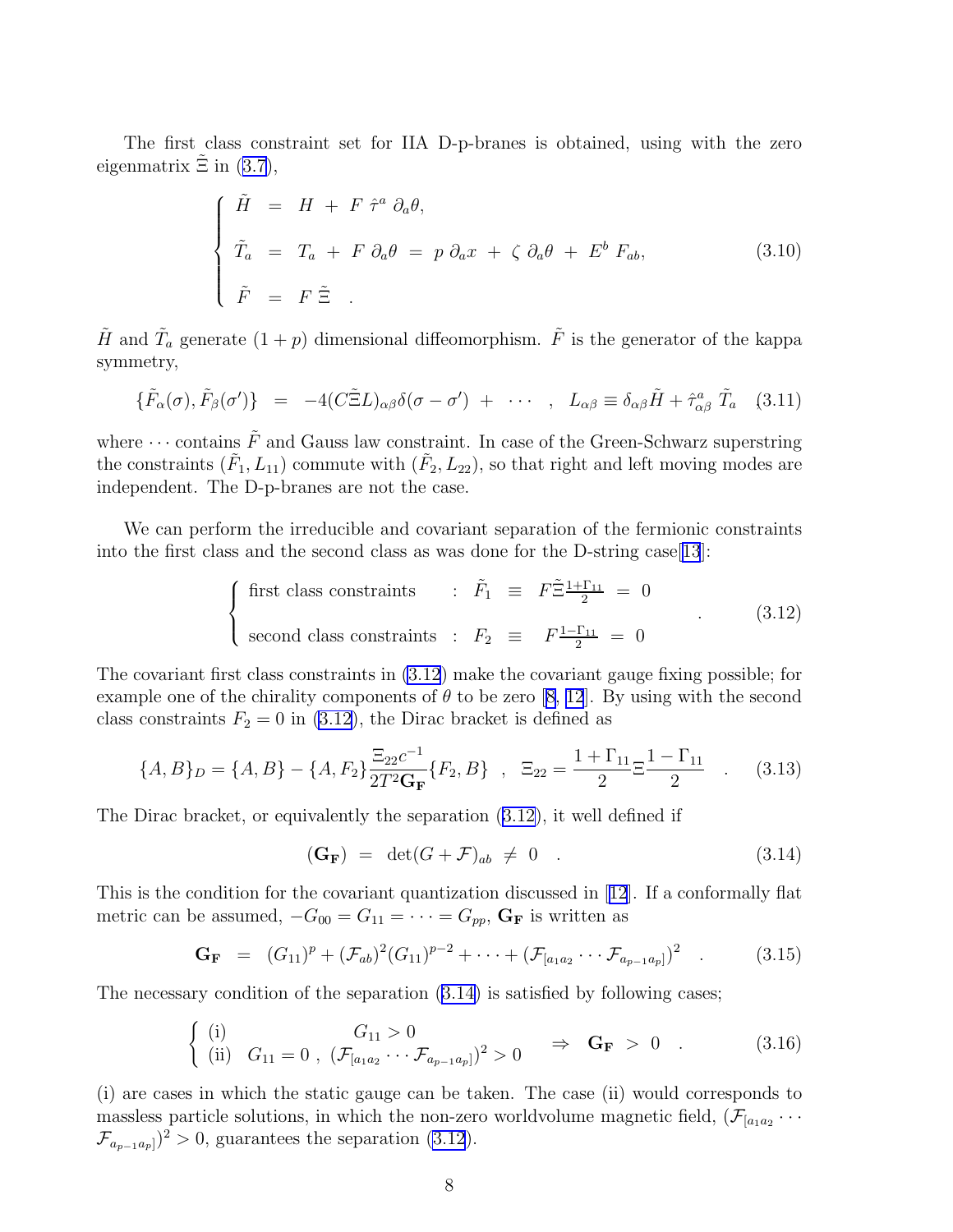<span id="page-9-0"></span>There is alternative necessary condition; the condition of the DBI action to be well defined,  $-\det(G+\mathcal{F})_{\mu\nu} \geq 0$ . For D-string case this necessary condition adding to [\(3.14](#page-8-0)) reduces to that: if  $E^1 \neq 0$  then  $G_{11} \neq 0$  [\[13\]](#page-13-0). In other words,  $E^1 \neq 0$  guarantees both the separation and the static picture of a D-string. However for IIA D-p-branes for  $p > 1$  the situation is different from the D-string, the massless solutions can not be excluded only by the condition of the DBI action  $-\det(G+\mathcal{F})_{\mu\nu}\geq 0$ .

# 4 Global supersymmetry (SUSY)

The global supersymmetry transformations of  $X$ ,  $\theta$  and  $A$  are

$$
\delta_{\epsilon} \theta = \epsilon, \qquad \delta_{\epsilon} X^{m} = \overline{\epsilon} \Gamma^{m} \theta
$$
  

$$
\delta_{\epsilon} A = (\overline{\epsilon} \Gamma_{11} \Gamma \theta)_{m} d X^{m} - \frac{1}{6} \overline{\epsilon} \Gamma_{11} V \cdot \Gamma \theta , \qquad (4.1)
$$

so that  $d\theta$ ,  $\Pi$  and  $\mathcal F$  are SUSY invariant. The canonical supersymmetry generator is

$$
Q \epsilon = \int d\sigma^p (p_m \delta_{\epsilon} X^m + \zeta \delta_{\epsilon} \theta + E^a \delta_{\epsilon} A_a) - \int d\sigma^p U_{\epsilon}^0.
$$
 (4.2)

 $U_{\epsilon}^{0}$  is determined from the surface term of the SUSY variation of the Wess-Zumino lagrangian,

$$
\delta_{\epsilon} L^{WZ} \equiv d \left( U_{\epsilon} \right) , \qquad U_{\epsilon}^{0} = \left[ U_{\epsilon} \right]_{\mathbf{p}} . \tag{4.3}
$$

Under the SUSY transformation the RR potential transforms as

$$
\delta_{\epsilon} C = (d D_{\epsilon}) e^{B} \tag{4.4}
$$

where  $D_{\epsilon}$  is even form for IIA. The Wess-Zumino action transforms by an exact form with

$$
U_{\epsilon} = D_{\epsilon} e^{dA}.
$$
\n(4.5)

Explicit expression of  $D_{\epsilon}$  is calculated as

$$
D_{\epsilon} = \{ \tilde{\Theta}_{C} \left( \mathcal{C}_{A} \, \delta_{\epsilon} \hat{\Theta}_{C} + \mathcal{S}_{A} \, \delta_{\epsilon} \hat{\Theta}_{S} \right) + \tilde{\Theta}_{S} \left( - \tilde{\mathcal{S}}_{A} \, \delta_{\epsilon} \hat{\Theta}_{C} + \Gamma_{11} \, \tilde{\mathcal{C}}_{A} \, \delta_{\epsilon} \hat{\Theta}_{S} \right) \} e^{B}.
$$
\n(4.6)

The conserved SUSY charges are obtained completely from  $(4.2)$ ,  $(4.3)$ ,  $(4.5)$ ,  $(4.6)$ .

The poisson bracket of (4.2) is calculated as

$$
\{ Q_{\epsilon}, Q_{\epsilon'} \} = \int d\sigma^{p} \left[ 2 (\overline{\epsilon} \Gamma \epsilon') p + 2 (\overline{\epsilon} \Gamma_{11} \Gamma \epsilon') \partial_{a} X E^{a} \right] - \frac{1}{2} (\partial_{a} E^{a}) \{ (\overline{\theta} \Gamma_{11} \Gamma \epsilon) \cdot (\overline{\theta} \Gamma \epsilon') - (\overline{\theta} \Gamma_{11} \Gamma \epsilon') \cdot (\overline{\theta} \Gamma \epsilon) \} \right] - 2T_{(p)} \int d\sigma^{p} \bar{\epsilon} [\mathcal{C}_{A}(dX) e^{dA}]_{\mathbf{p}} \epsilon' .
$$
 (4.7)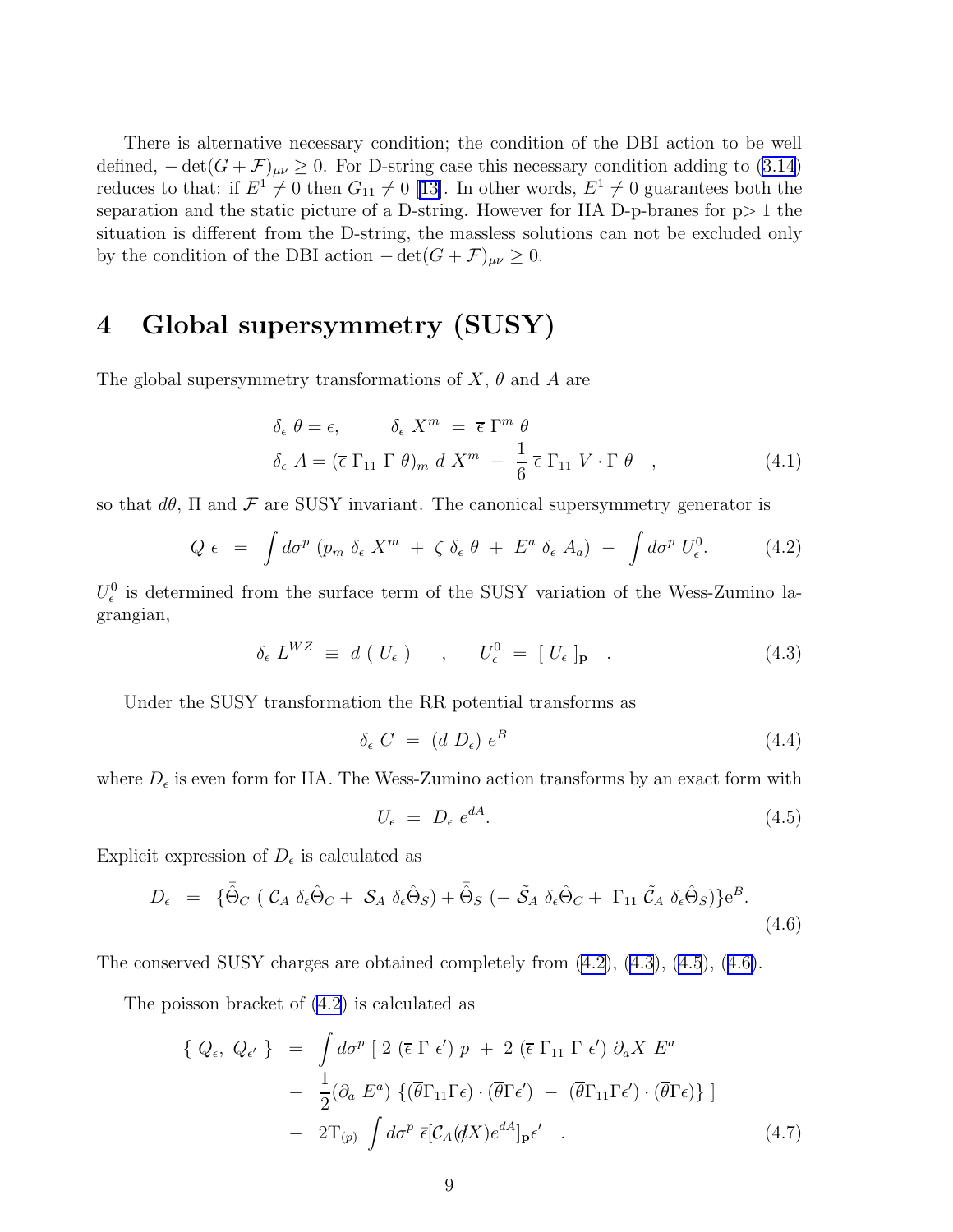<span id="page-10-0"></span>In the last term we left only contribution which could remain for the non-trivial topological configuration of X and A.

In 10-dimensions there are  $10 + 1 + 10 + 45 + 210 + 252 = \frac{32 \times 33}{2} = 528$  independent symmetric Gamma matrices;

$$
c\Gamma_M = \{ c\Gamma_m, c\Gamma_{11}, c\Gamma_m\Gamma_{11}, c\Gamma_{m_1m_2}, c\Gamma_{m_1m_2m_3m_4}\Gamma_{11}, c\Gamma_{m_1m_2m_3m_4m_5} \},
$$
\n(4.8)

Using this basis [\(4.7](#page-9-0)) are decomposed to define the central charges,

$$
\begin{split}\n\{Q_{\alpha}, Q_{\beta}\} \\
&= -2\left(c\Gamma_{m}\right)_{\alpha\beta} \mathcal{P}^{m} \\
&-2\left(c\Gamma_{11}\Gamma_{m}\right)_{\alpha\beta} \int d\sigma^{p} \left(\partial_{a}X^{m} E^{a}\right) \\
&+ \int d\sigma^{p}(\partial_{a}E^{a}) \left[-\frac{10}{32}\left(c\Gamma_{11}\right)_{\alpha\beta} \left(\overline{\theta}\theta\right) + \frac{6}{32}\left(c\Gamma_{m_{1}m_{2}}\right)_{\alpha\beta} \left(\overline{\theta}\Gamma_{11}\Gamma^{m_{2}m_{1}}\theta\right)\right. \\
&\left. - \frac{2}{32}\left(c\Gamma_{m_{1}m_{2}m_{3}m_{4}}\Gamma_{11}\right)_{\alpha\beta} \left(\overline{\theta}\Gamma^{m_{4}m_{3}m_{2}m_{1}}\theta\right)\right] \\
&- 2\Gamma(c\Gamma_{M})_{\alpha\beta}Z^{M}\n\end{split} \tag{4.9}
$$

with

$$
Z^{M} = \frac{1}{32} \operatorname{tr} \int \left( \Gamma^{M} \left[ \mathcal{C}_{A}(dX)e^{dA} \right]_{\text{P}} \right) \quad . \tag{4.10}
$$

Here  $\Gamma^M$  is inverse of  $\Gamma_M$ ,  $\text{tr}(\Gamma^N c^{-1} c \Gamma_M) = 32 \delta_M^N$  and  $\mathcal{P}^m$  in the first term is the total momentum. The SUSY central charges contain membrane charges and topological charges for the worldvolume gauge field. The possible interpretation of the central charges have been given in[[14](#page-13-0)]. We discuss it further in the next section. The SUSY central charges,  $Z^M$ , are listed in the table 2. The vector indices of  $Z^M$  are abbreviated, for examples  $Z^{[2]}$ in place of  $Z^{m_1m_2}$ .

Table 2: SUSY central charges:  $Z^M$ 

|       | $Z^{11}$              | $Z^{[2]}$                                               | $Z^{[4]11}$                       |
|-------|-----------------------|---------------------------------------------------------|-----------------------------------|
| $D-0$ |                       |                                                         |                                   |
| $D-2$ | dA                    | $(dX)^2$                                                |                                   |
| $D-4$ | $(dA)^{2}/2!$         | $(dX)^2 dA$                                             | $(dX)^4$                          |
| $D-6$ | $(dA)^3\overline{3!}$ | $(dX)^2 (dA)^2/2$                                       | $(dX)^4$ $(dA)$ + $(dX)^6$        |
| $D-8$ | $(dA)^4/4!$           | $\left( dX \right)^2 (dA)^3/3!$ + $\left( dX \right)^8$ | $(dX)^4$ $(dA)^2/2$ + $(dX)^6$ dA |

In the rest frame IIA D-p-branes the SUSY algebra (4.9) is written as

$$
\{Q_{\alpha}, Q_{\beta}\} = -2\left((d\mathcal{P})_{\alpha'\beta'} \otimes \mathbf{1}_{AB} + \sum_{i=1}^{3} (a_i)_{\alpha'\beta'} \otimes (\tau_i)_{AB}\right)
$$
\n(4.11)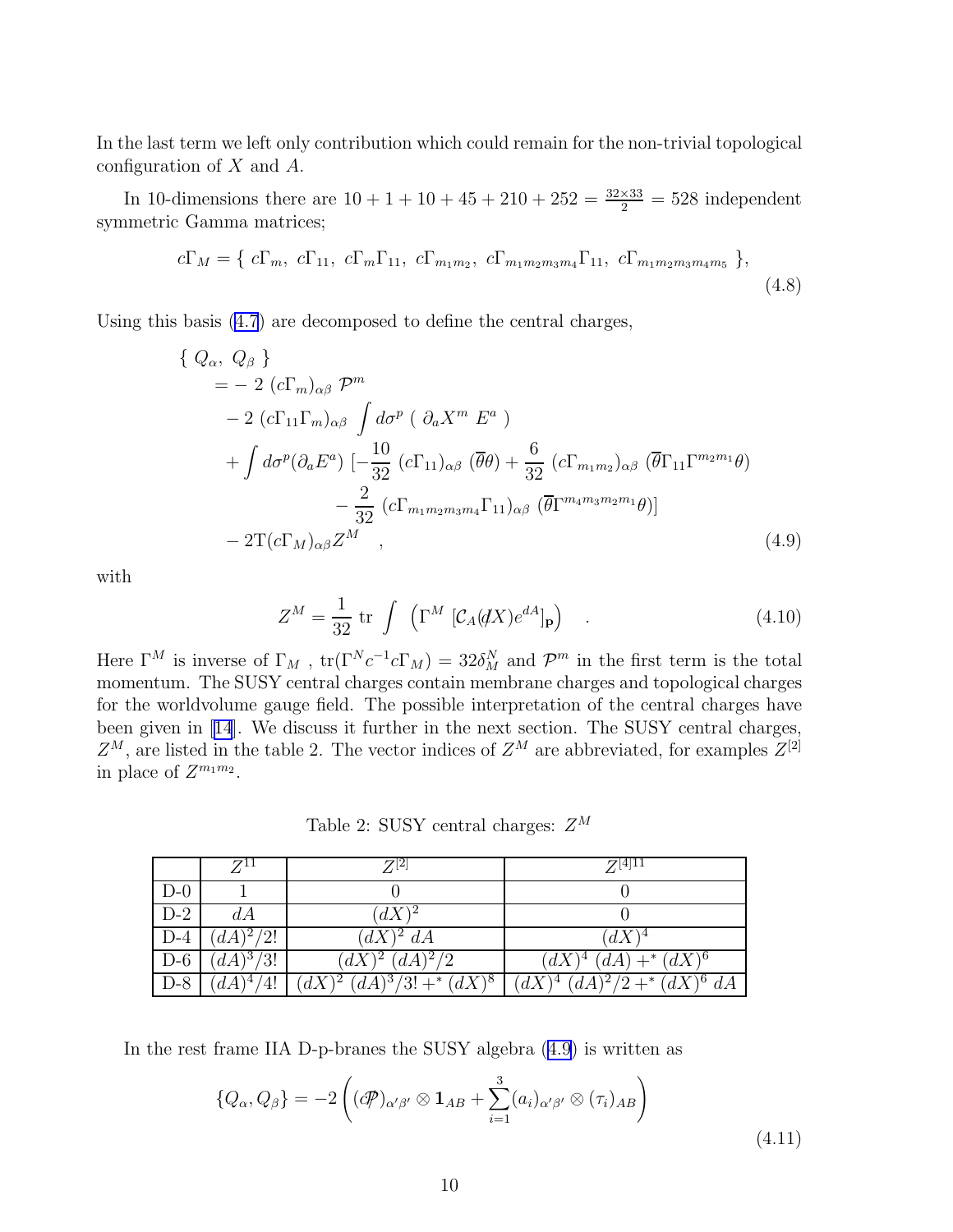with

$$
\begin{cases}\n a_1 = T c \gamma_{[2]} Z^{[2]} \\
 a_2 = T i c Z^{11} + T i c \gamma_{[4]} Z^{[4]11} \\
 a_3 = c \gamma_m \int \partial_a X^m E^a\n\end{cases} \tag{4.12}
$$

for chiral gamma matrices  $\gamma_m$ . 1 and  $\tau_i$  are  $2 \times 2$  matrices whose indices represent chiralities. The above SUSY algebra [\(4.11](#page-10-0)) can be diagonalized because of symmetric indices. In order to examine the bound of the SUSY algebra, we assume  $[a_3, a_1 + ia_2] = 0$ and use the fact of  $tr[a_1, a_2] = 0$ , and also assume that the second part of the right hand sideof ([4.11\)](#page-10-0) can be diagonalized as  $\lambda \tau_3$ . The assumption  $[a_3, a_1 + ia_2] = 0$  reduces to  $E^a = 0$ . For a situation with  $\partial_\mu X^m = \delta_\mu^m$ ,  $\theta = 0$  and constant U(1) gauge fields, the SUSY algebra [\(4.11\)](#page-10-0) becomes in the rest frame with  $c = i\Gamma_0$ 

$$
(\mathcal{P}_0 \mathbf{1} + \lambda \tau_3) | \rangle \ge 0 \quad , \quad \lambda^2 = -\frac{1}{16} \text{tr} \sum_i (a_i)^2 = V_{(p)}^2 \; \mathbf{T}^2 \mathbf{G}_{\mathbf{F}} \tag{4.13}
$$

analogousto the D-string case [[13](#page-13-0)].  $V_{(p)}$  is the p-brane volume. By using the  $\tau$  diffeomor-phism constraint of the D-p-brane [\(3.10](#page-8-0)),  $\mathcal{P}_0 = \lambda$  is shown under the same assumption,

$$
\int d^p \sigma \tilde{H} = -\frac{1}{2} \frac{1}{V_{(p)}} \left[ - (\mathcal{P}_0)^2 + \lambda^2 \right] = 0 \quad . \tag{4.14}
$$

This confirms the BPS saturated state (4.13). It suggests that groundstates of IIA Dp-branes, which are BPS saturated states, satisfy the above assumptions;  $\partial_{\mu}X^{m} = \delta_{\mu}^{m}$ ,  $\theta = 0$ ,  $F_{ab}$  =const. and  $E^a = 0$ . In the BPS saturated state, (4.13) becomes the projection operator  $\lambda(1+\tau_3)$ , then it leads to that only N=1 SUSY survived.

## 5 Summary and Discussions

In this paper we obtained the Wess-Zumino action for IIA D-p-branes in an explicit form. A compact expression is obtained by choosing the spinor variables([2.27\)](#page-4-0) analogous to IIB case[[10](#page-13-0)]. The fermionic constraints can be separated into the first class and the second class in a covariant and irreducible way. The first class constraints generate the local supersymmetry (kappa symmetry). In contrast with the case of the fundamental superstring, D-p-brane picture has massive ground states and allow the static gauge. This assumption of the D-brane leads to the covariant and irreducible kappa generator. We havederived the necessary condition of the well-defined separation in ([3.14\)](#page-8-0),  $G_F \neq 0$  [\[12](#page-13-0)]. For the super-D-string we have shown that  $(\mathcal{F}_{01})^2 > 0$  guarantees both the static string ground state and the well-defined separation: [\[13\]](#page-13-0). This quantity  $\mathcal{F}_{01}$  ( $E^1$  in canonical variable) is interpreted as non-trivial winding of the  $S<sup>1</sup>$  [\[15\]](#page-13-0). In other words, the winding of S <sup>1</sup> makes groundstates to be massive and string-like, and also makes the well-defined separation possible. On the other hand for IIA D-branes the role of  $E^a$  may be different from the one for the D-string.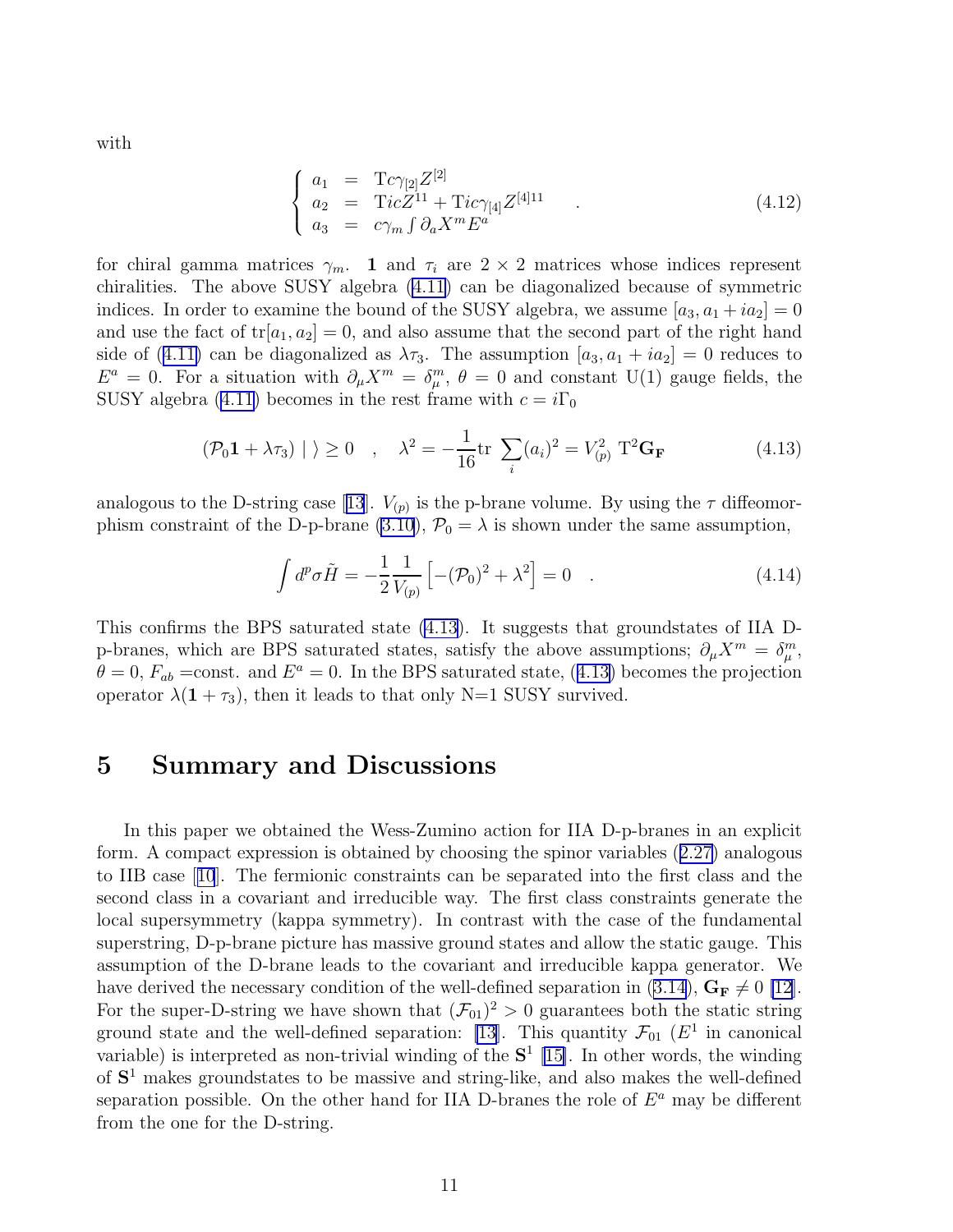<span id="page-12-0"></span>The global supersymmetry (SUSY) charges and SUSY algebra are calculated for general IIA case. The SUSY algebra contains topological charges with a typical form

$$
Z^{[q]} \sim \int (dX)^q (dA)^{\frac{p-q}{2}}, \qquad (q = 0, 2, ..., p). \tag{5.1}
$$

The  $q = p$  term is a membrane charge and measures the topologically non-trivial worldvolume.  $q \leq p$  charges correspond to the topological charges for the gauge field. For  $p = 2, q = 0 (5.1)$  allows Dirac monopole configuration in  $2 + 1$  dimension [\[14](#page-13-0)]. For  $q = 0$  $(5.1)$  allows monopole configuration in  $p+1$  dimensions if the gauge group G, which gives nontrivialhomotopy class  $\Pi_p(G)$  [[17\]](#page-13-0), is induced by the Chan-Paton factor [1, [16\]](#page-13-0). It is interesting to consider the case where the worldvolume gauge fields get masses by some mechanism [1, [2\]](#page-13-0). In such cases for  $q = p - 2$ , (5.1) represents a q-dimensional defect for D-p brane. For example, a surface defect for D-4 brane, a 4-dimensional defect for D-6 brane, and so on. It will also represents q-dimensional defects if non-Abelian  $A \in G$  is induced where G belongs to non-trivial homotopy class  $\Pi_{p-q-1}(G)$ . These defects may be interpreted as solitonic configurations of brane coordinates arising from intersections [\[18](#page-13-0), [19, 2\]](#page-13-0).

In this paper we have considered D-p-branes only in the trivial background. In case of type IIA there exists an alternative background, namely massive IIA supergravity [\[20](#page-13-0)]. The massive IIA supergravity background allows the Chern-Simon terms[[3, 5,](#page-13-0) [21](#page-14-0)]. The mass parameter is interpreted as the square root of the cosmological constant[[22\]](#page-14-0). The coefficient of the Chern-Simon term is quantized as usual, and so is the cosmological constant. The quantization of the cosmological constant is consistent with the duality argument[[5\]](#page-13-0). The RR gauge-invariant field strength for this case has the following mass dependence [\[22\]](#page-14-0),

$$
dL^{WZ+CS} = T R e^{\mathcal{F}} , \quad R = dC - HC + me^B
$$
 (5.2)

The mass dependent term in  $(5.2)$  gives the Chern-Simon term. Although R has mass dependence, it again satisfies the same Bianchi identity as the one without mass term([2.4\)](#page-2-0). The previous works related to the Chern-Simon term have been done in the superspace language. It is interesting to examine how the Chern-Simon term is incorporated with the kappa symmetry and supergravity in the component language. We leave this issue for future investigation.

### Acknowledgements

M.H. thanks for helpful conversation for K.Hashimoto and N.Ishibashi. M.H. is partially supported by the Sasakawa Scientific Research Grant from the Japan Science Society.

## References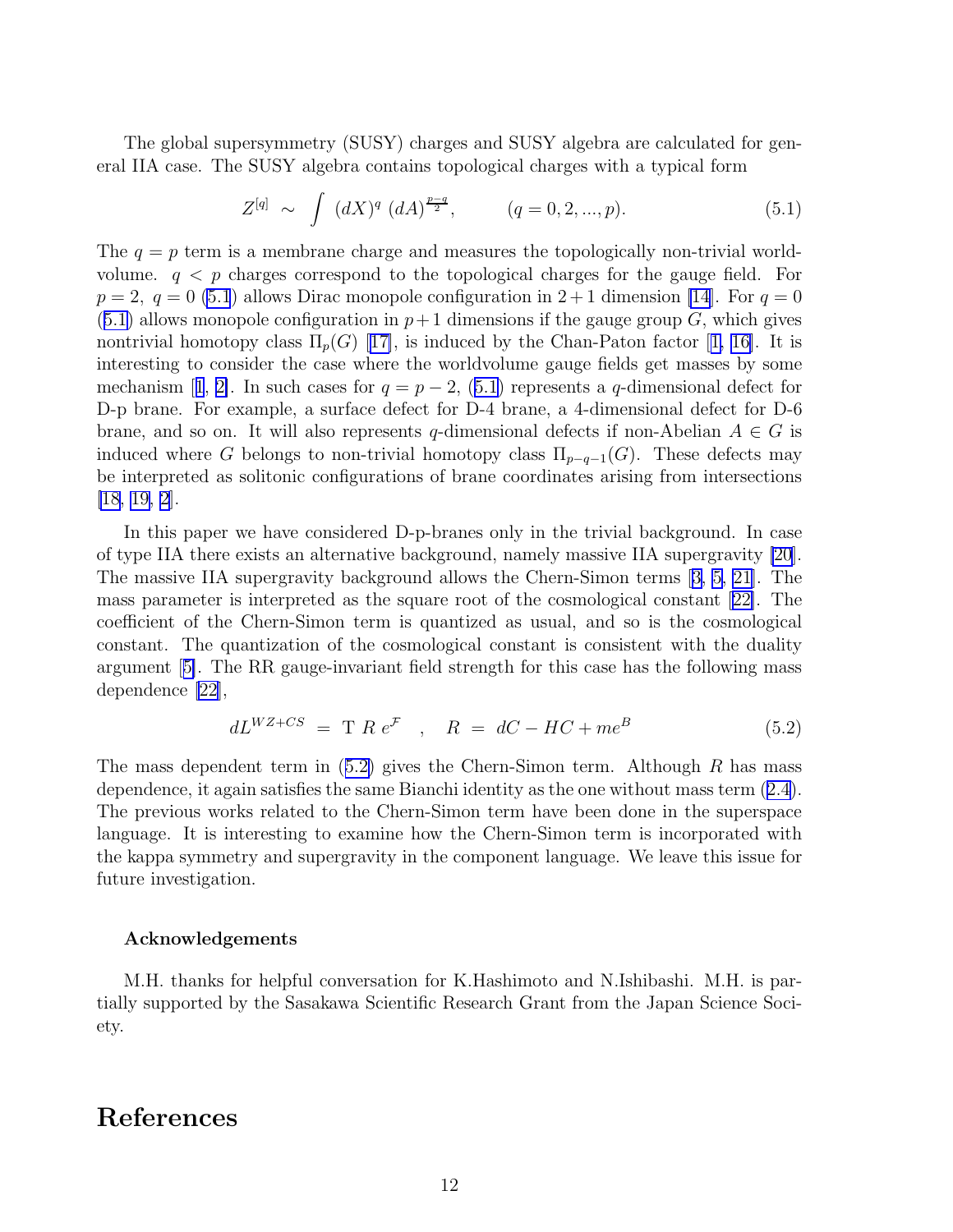- <span id="page-13-0"></span>[1] J.Polchinski, Phys. Rev. Lett. 75 (1995) 4724; TASI Lectures on D-Branes, [hep-th/9611050](http://arxiv.org/abs/hep-th/9611050).
- [2] M.R.Douglas, "Branes within branes", [hep-th/9512077.](http://arxiv.org/abs/hep-th/9512077)
- [3] E.Bergshoeff and M. De Roo, Phys. Lett. B380 (1996) 265.
- [4] E.Bergshoeff and P.K.Townsend, Nucl. Phys. B490 (1997) 145 ; E.Bergshoeff and P.K.Townsend, "Super-D-branes revisited", [hep-th/9804011.](http://arxiv.org/abs/hep-th/9804011)
- [5] M.B.Green, C.M.Hull and P.K.Townsend, Phys. Lett. B382 (1996) 65.
- [6] J.A.de Azcárraga, J.P.Gauntlett, J.M.Izquierdo and P.K.Townsend, Phys. Rev. Lett. 63 (1989) 2443; J.A.de Azcárraga, J.M.Izquierdo and P.K.Townsend, Phys. Lett.**B267** (1991) 366.
	-
- [7] M.Green and J.H.Schwarz, Phys.Lett. 136B (1984) 367.
- [8] M.Aganagic, C. Popescu and J.H.Schwarz, Phys.Lett. 393B (1997) 311; M.Aganagic, C. Popescu and J.H.Schwarz, Nucl. Phys. B495 (1997) 99; M.Aganagic, C. Popescu and J.H.Schwarz, Nucl. Phys. B496 (1997) 215.
- [9] M.Cederwall, A.von Gussich, B.E.W.Nilsson and A.Westerberg, Nucl. Phys. B490 (1997) 163; M.Cederwall, A.von Gussich, B.E.W.Nilsson, P.Sundell and A.Westerberg, Nucl. Phys. B490 (1997) 179.
- [10] K.Kamimura and M.Hatsuda, "Canonical formulation of IIB D-branes", [hep](http://arxiv.org/abs/hep-th/9712068)[th/9712068](http://arxiv.org/abs/hep-th/9712068).
- [11] C.M.Hull, Nucl. Phys. B509 (1998) 216.
- [12] R.Kallosh, Phys. Rev. D56 (1997) 3515; E.Bergshoeff, R.Kallosh, T.Ortin and G.Papadopoulos, Nucl. Phys. B502 (1997) 149; R.Kallosh, "Volkov-Akulov theory and D-branes", [hep-th/9705118](http://arxiv.org/abs/hep-th/9705118); R.Kallosh, "Quantization of p-branes, D-p-branes and N-branes", [hep-th/9709202.](http://arxiv.org/abs/hep-th/9709202)
- [13] M.Hatsuda and K.Kamimura, "Covariant quantization of the super-D-string", [hep](http://arxiv.org/abs/hep-th/9708001)[th/9708001](http://arxiv.org/abs/hep-th/9708001) to appear in Nucl.Phys. B.
- [14] H. Hammer, "Topological Extensions of Noether Charge Algebras carried by D-p-Branes", [hep-th/9711009.](http://arxiv.org/abs/hep-th/9711009)
- [15] E.Witten, Nucl. Phys. B460 (1996) 335.
- [16] E.Witten, Nucl. Phys. B443 (1995) 85.
- [17] M.Nakahara, Geometry, Topology and Physics (1990) Institute of physics publishing.
- [18] P.Hořova and E.Witten, Nucl. Phys. **B460** (1996) 506.
- [19] C.Callan, J.Harvey and A.Strominger, Nucl. Phys. B360 (1991) 60.
- [20] L.J.Romans, Phys.Lett 169B (1986) 374.